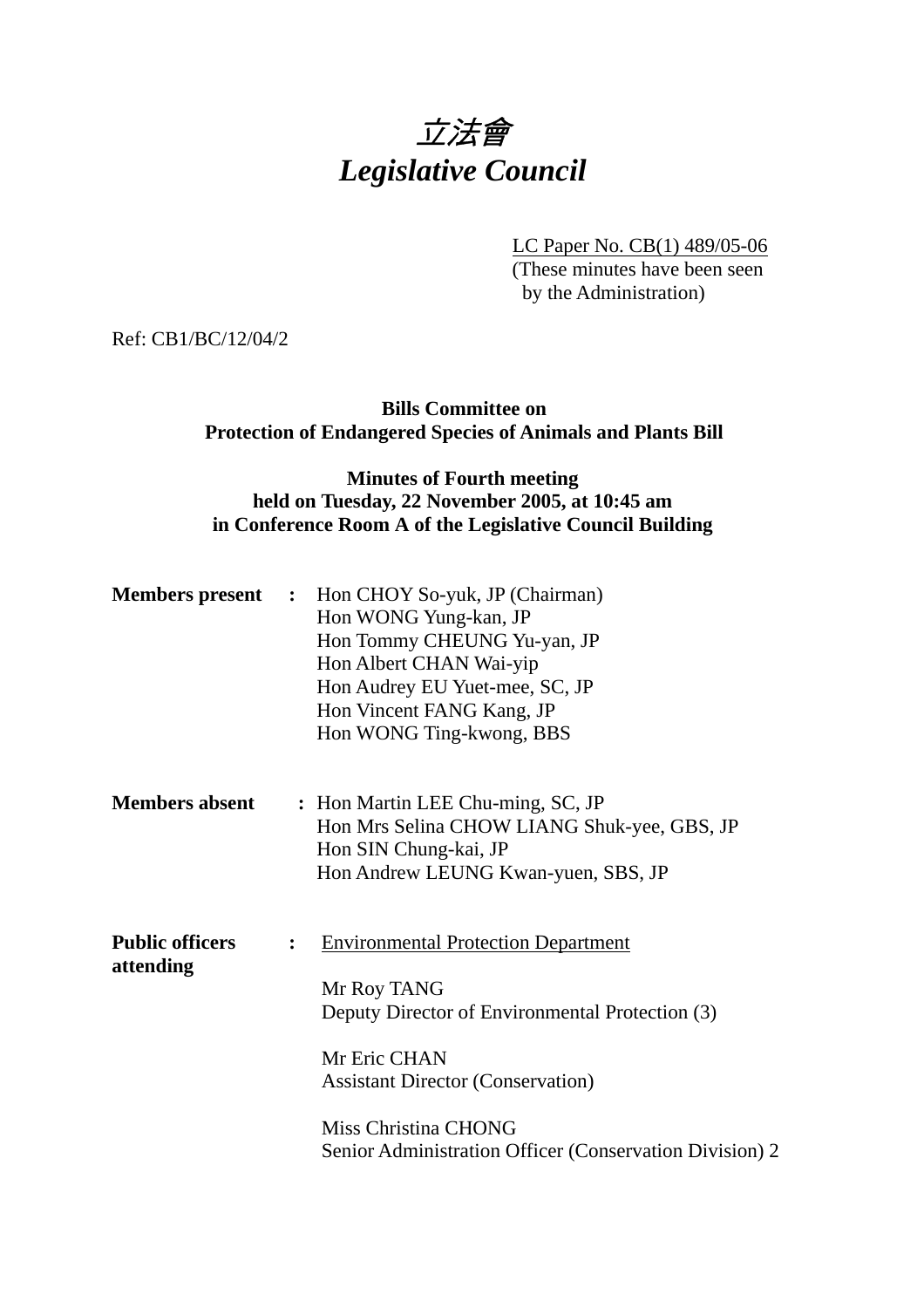|                                             | <b>Agriculture, Fisheries and Conservation Department</b>            |  |  |
|---------------------------------------------|----------------------------------------------------------------------|--|--|
|                                             |                                                                      |  |  |
|                                             | Mr C C LAY<br><b>Assistant Director (Conservation)</b>               |  |  |
|                                             | Mr C S CHEUNG<br><b>Senior Endangered Species Protection Officer</b> |  |  |
|                                             | Department of Justice                                                |  |  |
|                                             | Mr Sunny CHAN<br><b>Senior Government Counsel</b>                    |  |  |
| <b>Clerk in attendance:</b> Miss Becky YU   | Chief Council Secretary (1)1                                         |  |  |
| <b>Staff in attendance : Miss Monna LAI</b> | <b>Assistant Legal Adviser 7</b>                                     |  |  |
|                                             | Mrs Mary TANG<br>Senior Council Secretary (1)2                       |  |  |
| <b>Confirmation of minutes</b><br>I         |                                                                      |  |  |

| (LC Paper No. CB(1) 328/05-06 | -- Minutes of the meeting held on |
|-------------------------------|-----------------------------------|
|                               | 10 November 2005)                 |

The minutes of the meeting held on 10 November 2005 were confirmed.

| $\mathbf{I}$ | <b>Meeting with the Administration</b> |     |                                                                              |
|--------------|----------------------------------------|-----|------------------------------------------------------------------------------|
|              | (LC Paper No. CB(3) 504/04-05          |     | The Bill                                                                     |
|              | Ref: EP 55/25/01 Pt.14                 |     | The Legislative Council Brief                                                |
|              | LC Paper No. $CB(1)$ 243/05-06(01)     | $-$ | Administration's response to summary                                         |
|              |                                        |     | views/concerns<br>οf<br>(as<br>at                                            |
|              |                                        |     | 9 November 2005)                                                             |
|              |                                        |     | LC Paper No. $CB(1)$ 338/05-06(01) -- List of follow-up actions arising from |
|              |                                        |     | the discussion on 10 November 2005                                           |
|              | LC Paper No. $CB(1)$ 338/05-06(02)     |     | Administration's response to LC Paper                                        |
|              |                                        |     | No. CB(1) $338/05-06(01)$                                                    |
|              |                                        |     |                                                                              |

2. The Committee deliberated (Index of proceedings attached in **Annex A**).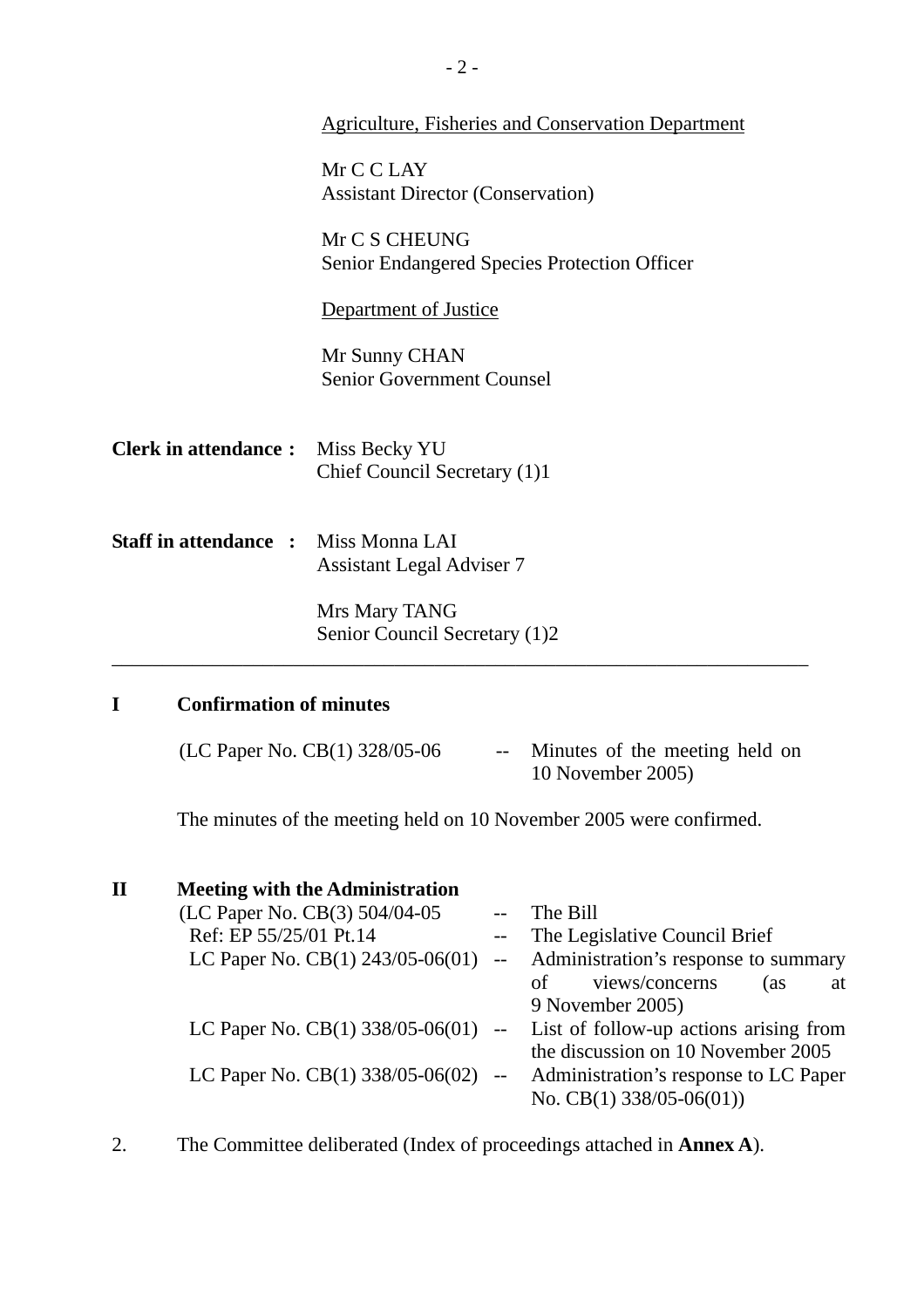- 3. The Administration was requested to
	- (a) consider specifying in proposed section 21 the need to provide evidence for possession or control of specimens of Appendix II species;
	- (b) consult the trade on the proposal of extending the further grace period of three months in clause 55(6) to six months for possession of any specimens of Appendix I or II species which were not subject to licensing control on possession before the commencement of the Bill;
	- (c) re-consider the propriety of setting out provisions relating to convention instruments, such as definitions of "commercial purposes", in Schedule 3, the amendment of which would be in the form of an Order published in the Gazette, leaving insufficient time for scrutiny by the Legislature;
	- (d) consider reviewing the term "Convention export permit" under clause 2 to expressly cover both export permits and re-export certificates;
	- (e) consider including in the meaning of "in transit" under clause 3 to cover a thing which was hand carried into Hong Kong, and amending proposed section 3(b) to ensure that all in-transit consignments in Hong Kong remain under the control of the Director of Agriculture, Fisheries and Conservation, such as being checked and sealed, from the time they were brought into Hong Kong up to the time they were taken outside Hong Kong; and
	- (f) ensure that a person, who might not be able to distinguish the specimens of Appendix II species under his possession or control were of wild or non-wild origin, would not be unnecessarily caught by clause 15, consideration should be given to prohibiting the possession of such specimens without licence.
- 4. The next meeting would be held on Tuesday, 29 November 2005, at 4:30 pm.

#### **III Any other business**

5. There being no other business, the meeting ended at 12:50 pm.

Council Business Division 1 Legislative Council Secretariat 8 December 2005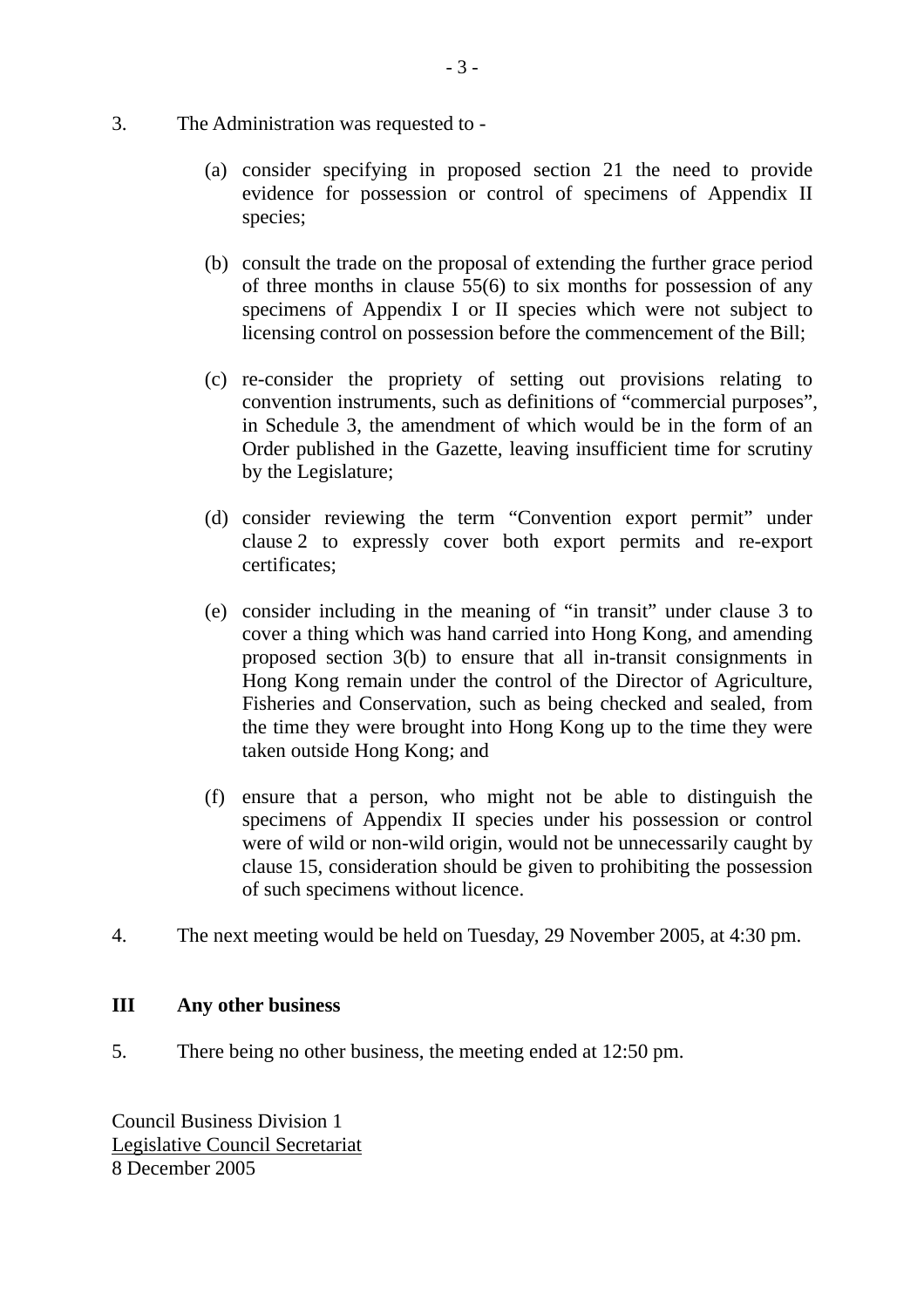### **Proceedings of the meeting of the Bills Committee on Protection of Endangered Species of Animals and Plants Bill**

#### **Meeting on Tuesday, 22 November 2005, at 10:45 am in Conference Room A of the Legislative Council Building**

| <b>Time marker</b> | <b>Speaker</b>                                                                         | Subject(s)                                                                                                                                                                                                                                                                                                                                                                                                                                                                                                                                                                                                  | <b>Action required</b>                                                                                                                                                                                                                                                                                                                                                                    |
|--------------------|----------------------------------------------------------------------------------------|-------------------------------------------------------------------------------------------------------------------------------------------------------------------------------------------------------------------------------------------------------------------------------------------------------------------------------------------------------------------------------------------------------------------------------------------------------------------------------------------------------------------------------------------------------------------------------------------------------------|-------------------------------------------------------------------------------------------------------------------------------------------------------------------------------------------------------------------------------------------------------------------------------------------------------------------------------------------------------------------------------------------|
| $000000 - 000043$  | Chairman                                                                               | Confirmation of minutes of the<br>held<br>meeting<br><sub>on</sub><br>10 November 2005 (LC Paper No.<br>$CB(1)$ 174/05-06)                                                                                                                                                                                                                                                                                                                                                                                                                                                                                  |                                                                                                                                                                                                                                                                                                                                                                                           |
| 000044 - 000122    | Chairman                                                                               | Welcoming remarks                                                                                                                                                                                                                                                                                                                                                                                                                                                                                                                                                                                           |                                                                                                                                                                                                                                                                                                                                                                                           |
| $000123 - 000555$  | Chairman<br>Administration                                                             | Administration's<br>response<br>to<br>follow-up actions arising from the<br>discussion at the meeting on (LC<br>Paper No. CB(1) 338/05-06(02))                                                                                                                                                                                                                                                                                                                                                                                                                                                              |                                                                                                                                                                                                                                                                                                                                                                                           |
| 000556 - 000807    | Chairman<br>Administration<br>Ms Audrey EU                                             | Discussion on proposed section 21<br>regarding possession or control of<br>specimens of Appendix II species                                                                                                                                                                                                                                                                                                                                                                                                                                                                                                 | The Administration<br>consider<br>to<br>specifying<br>in<br>proposed section 21<br>the need to provide<br>evidence<br>for<br>possession<br><b>or</b><br>control of specimens<br>Appendix<br>of<br>П<br>species                                                                                                                                                                            |
| 000808 - 002035    | Administration<br>Chairman<br>Mr Tommy CHEUNG<br>Mr Vincent FANG<br>Mr WONG Ting-kwong | Clause-by-clause examination<br>of<br>the Bill<br>Clause<br>Short_<br>title<br>and<br>commencement<br>Discussion on the commencement<br>date and grace period<br>(a) Administration's<br>explanation<br>that some trades were in support<br>of the early implementation of<br>the Bill; and<br>(b) members' support for extending<br>the further grace period of three<br>months in clause $55(6)$ to six<br>months for possession of any<br>specimens of Appendix I or II<br>species which were not subject<br>licensing<br>control<br>to<br>on<br>before<br>possession<br>the<br>commencement of the Bill | The Administration<br>to consult the trade<br>on the proposal of<br>extending<br>the<br>further grace period<br>of three months in<br>clause $55(6)$ to six<br>months<br>for<br>possession of<br>any<br>specimens<br>οf<br>Appendix I or<br>$\mathbf{H}$<br>species which were<br>subject<br>not<br>to<br>licensing control on<br>possession<br>before<br>the commencement<br>of the Bill |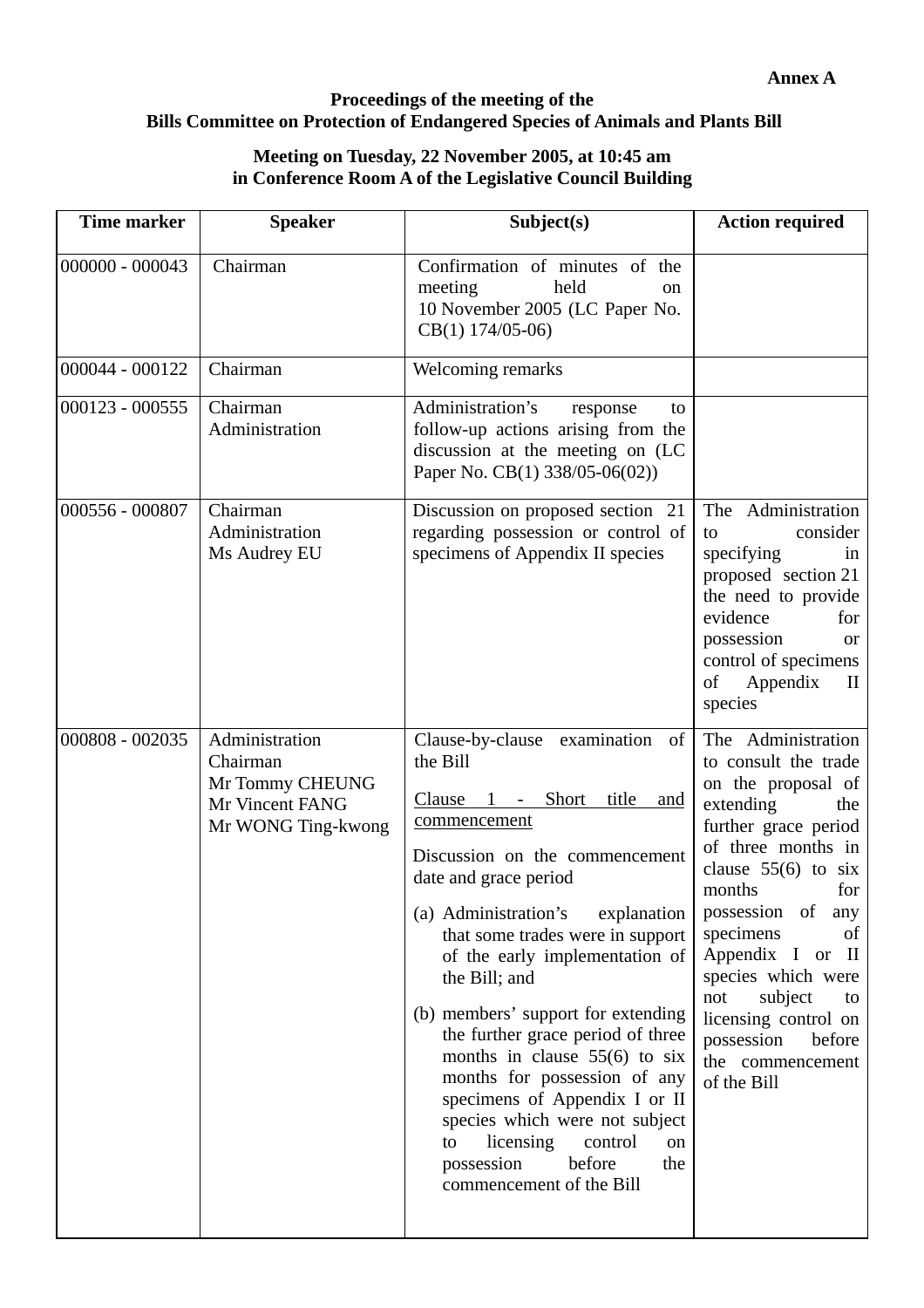| <b>Time marker</b> | <b>Speaker</b>                     | Subject(s)                                                                                                                                                                                                                                                                                                                                                                                                                                                                                                                                                                                                                                                                                                                                                                                                                                                                                                                                                                                                                                                                                                                                                                                                                                                                                                                                                                                                                                                                                                                                                 | <b>Action required</b>                                                                                                                                                                                                                                                                                                                                                                                           |
|--------------------|------------------------------------|------------------------------------------------------------------------------------------------------------------------------------------------------------------------------------------------------------------------------------------------------------------------------------------------------------------------------------------------------------------------------------------------------------------------------------------------------------------------------------------------------------------------------------------------------------------------------------------------------------------------------------------------------------------------------------------------------------------------------------------------------------------------------------------------------------------------------------------------------------------------------------------------------------------------------------------------------------------------------------------------------------------------------------------------------------------------------------------------------------------------------------------------------------------------------------------------------------------------------------------------------------------------------------------------------------------------------------------------------------------------------------------------------------------------------------------------------------------------------------------------------------------------------------------------------------|------------------------------------------------------------------------------------------------------------------------------------------------------------------------------------------------------------------------------------------------------------------------------------------------------------------------------------------------------------------------------------------------------------------|
| 002036 - 003225    | Administration<br>ALA7<br>Chairman | Clause 2 - Interpretation<br>ALA7's concern about selection of<br>convention<br>instruments<br>to<br>be<br>incorporated in Schedule 3.<br>The<br>provision of interpretations<br>for<br>some convention instruments like<br>"commercial<br>purposes"<br>under<br>Schedule 3 instead of the main body<br>of the Bill might have implications<br>on future amendments to these<br>instruments, since amendments to<br>Schedule 3 would be in the form of<br>an Order made by the Secretary for<br>the Environment, Transport and<br>Works (SETW) published in the<br>Gazette<br>Administration's explanation -<br>(a) convention instruments were in<br>fact resolutions, decisions and<br>notifications adopted or made<br>by the Conference of the Parties<br>or issued by the Secretariat in<br>relation to the Convention on<br>International<br>Trade<br>in<br>Endangered Species of Wild<br>Fauna and Flora (CITES);<br>(b) these<br>instruments<br>covered<br>mostly guidelines that were<br>more technical in nature and<br>would not affect the basic<br>principles of CITES that were<br>incorporated in the main body of<br>the Bill;<br>(c) as contents of these instruments<br>might need to be updated or<br>modified from time to time by<br>the Conference of Parties, it<br>might be more appropriate to set<br>these out in Schedule 3 and to<br>empower SETW to amend the<br>Schedule by an Order published<br>in the Gazette so as to ensure<br>the timely incorporation of the<br>relevant<br>changes<br>in<br>the<br>domestic law; and | The Administration<br>to re-consider the<br>propriety of setting<br>out<br>provisions<br>relating<br>to<br>convention<br>instruments, such as<br>definitions<br>of<br>"commercial<br>purposes",<br>in<br>Schedule<br>3.<br>the<br>amendment<br>of<br>which would be in<br>the form of an Order<br>published<br>the<br>in<br>Gazette,<br>leaving<br>insufficient time for<br>scrutiny<br>by<br>the<br>Legislature |
|                    |                                    | (d) the Legislature could consider<br>setting up a Subcommittee to<br>scrutinize the Order made by<br><b>SETW</b>                                                                                                                                                                                                                                                                                                                                                                                                                                                                                                                                                                                                                                                                                                                                                                                                                                                                                                                                                                                                                                                                                                                                                                                                                                                                                                                                                                                                                                          |                                                                                                                                                                                                                                                                                                                                                                                                                  |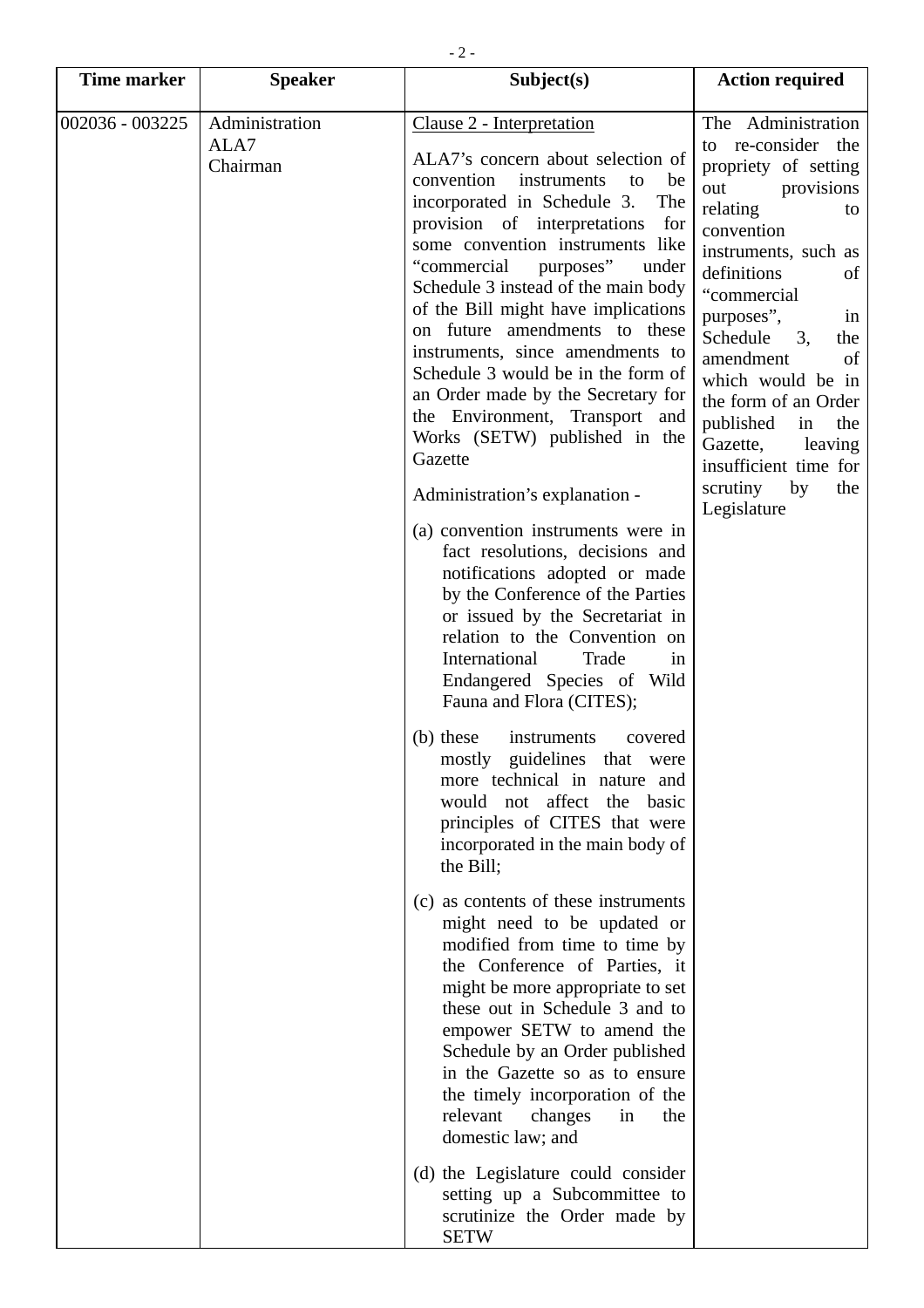| <b>Time marker</b> | <b>Speaker</b>                                           | Subject(s)                                                                                                                                                                                                                                                                                                                                                                                                                                                                                                                                                                  | <b>Action required</b>                                                                                                                                                                                                                                                                                                                                                                                                                                                                                                                          |
|--------------------|----------------------------------------------------------|-----------------------------------------------------------------------------------------------------------------------------------------------------------------------------------------------------------------------------------------------------------------------------------------------------------------------------------------------------------------------------------------------------------------------------------------------------------------------------------------------------------------------------------------------------------------------------|-------------------------------------------------------------------------------------------------------------------------------------------------------------------------------------------------------------------------------------------------------------------------------------------------------------------------------------------------------------------------------------------------------------------------------------------------------------------------------------------------------------------------------------------------|
| 003226 - 003417    | Mr Vincent FANG<br>Chairman<br>Administration            | Member's concern about the high<br>level of penalty for commercial<br>trading of Appendix I species under<br>clause 10                                                                                                                                                                                                                                                                                                                                                                                                                                                      |                                                                                                                                                                                                                                                                                                                                                                                                                                                                                                                                                 |
|                    |                                                          | Administration's explanation that<br>the level of penalty reflected the<br>severity of offence for commercial<br>trading of Appendix I species, and<br>that such level was same as the<br>existing Ordinance                                                                                                                                                                                                                                                                                                                                                                |                                                                                                                                                                                                                                                                                                                                                                                                                                                                                                                                                 |
| 003418 - 004127    | ALA7<br>Administration<br>Chairman                       | Further discussion on the propriety<br>of including provisions relating to<br>convention<br>instruments<br>in<br>Schedule 3                                                                                                                                                                                                                                                                                                                                                                                                                                                 |                                                                                                                                                                                                                                                                                                                                                                                                                                                                                                                                                 |
| 004128 - 005009    | ALA7<br>Administration<br>Chairman<br>Mr WONG Ting-kwong | Discussion<br>whether<br>on<br>"Convention<br>permit"<br>export<br>included re-export cases                                                                                                                                                                                                                                                                                                                                                                                                                                                                                 | The Administration<br>consider<br>to<br>reviewing the term<br>"Convention export<br>permit"<br>under<br>clause 2 to expressly<br>cover both export<br>permits<br>and<br>re-export certificates                                                                                                                                                                                                                                                                                                                                                  |
| 005010 - 011404    | Chairman<br>Administration<br>Mr WONG Ting-kwong<br>ALA7 | Clause 3 - Meaning of "in transit"<br>Members' concerns -<br>(a) whether the "in transit"<br>arrangements under the Bill<br>would cover specimens which<br>were hand carried and did not<br>involve any incoming carrier;<br>and<br>(b) the need for<br>all<br>in-transit<br>consignments in Hong Kong to<br>remain under the control of the<br>Director<br>Agriculture,<br>of<br>Fisheries<br>and<br>Conservation<br>(DAFC), such as being checked<br>and sealed, from the time they<br>were brought into Hong Kong<br>up to the time they were taken<br>outside Hong Kong | The Administration<br>consider<br>to<br>including<br>in<br>the<br>$\lq$ in<br>of<br>meaning<br>transit" under clause<br>3 to cover a thing<br>hand<br>which<br>was<br>carried into<br>Hong<br>Kong, and amending<br>proposed<br>section<br>$3(b)$ to ensure that<br>in-transit<br>all<br>consignments<br>in<br>Hong Kong remain<br>under the control of<br>DAFC,<br>such<br>as<br>being checked and<br>from<br>sealed,<br>the<br>time<br>they<br>were<br>brought into Hong<br>Kong up to the time<br>they<br>were<br>taken<br>outside Hong Kong |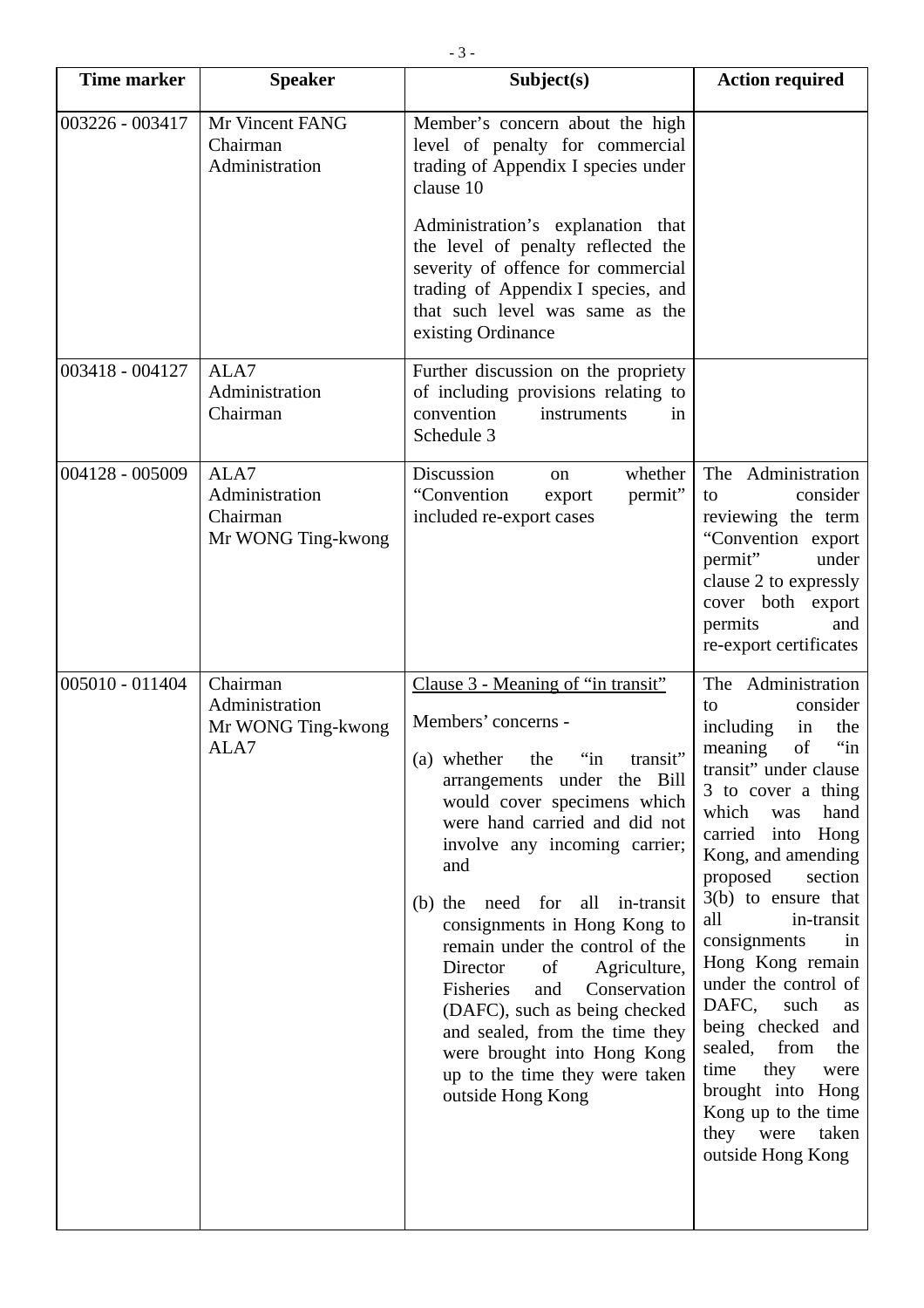| <b>Time marker</b> | <b>Speaker</b>                                                       | Subject(s)                                                                                                                                                                                                                                                                                                                                                                                                                                                                                                                                                                                                                                                 | <b>Action required</b> |
|--------------------|----------------------------------------------------------------------|------------------------------------------------------------------------------------------------------------------------------------------------------------------------------------------------------------------------------------------------------------------------------------------------------------------------------------------------------------------------------------------------------------------------------------------------------------------------------------------------------------------------------------------------------------------------------------------------------------------------------------------------------------|------------------------|
| 011405 - 011817    | Chairman<br>Administration<br>Mr WONG Yung-kan<br>Mr WONG Ting-kwong | Clause 4 - Application to hybrids<br>Clause 5 - Restriction on import of<br>specimens of Appendix I species                                                                                                                                                                                                                                                                                                                                                                                                                                                                                                                                                |                        |
| 011818 - 012413    | Administration<br>Chairman<br>Mr WONG Yung-kan                       | Restriction<br>Clause<br>6<br>on<br>introduction<br>from<br>the<br>of<br>sea<br>specimens of Appendix I species<br>Member's concern that fishermen<br>who were not aware of the fishes<br>they caught were<br>endangered<br>species would contravene the law<br>Administration's agreement to step<br>up publicity to enhance public<br>understanding on the protection of<br>endangered species                                                                                                                                                                                                                                                           |                        |
| 012414 - 012435    | Administration<br>Chairman<br>Mr WONG Ting-kwong                     | Clause 7 - Restriction on export of<br>specimens of Appendix I species<br>Clause 8 - Restriction on re-export<br>of specimens of Appendix I species<br>Members' enquiry on whether there<br>was a time limit on the re-export of<br>imported Appendix I species and<br>whether there was any control on<br>species which were subsequently<br>propagated after importation<br>Administration's explanation -<br>(a) there was no time limit on the<br>re-export of Appendix I species<br>but the re-exported quantity<br>would be monitored; and<br>(b) application<br>for<br>possession<br>licence would be required for<br>propagated Appendix I species |                        |
| 012436 - 012910    | Administration<br>Chairman<br>Mr WONG Yung-kan                       | Clause 9 - Restriction on possession<br>control of<br>specimens<br><sub>of</sub><br>or _<br><b>Appendix I species</b><br>Discussion on hybrids as set out in<br>Schedule 3                                                                                                                                                                                                                                                                                                                                                                                                                                                                                 |                        |